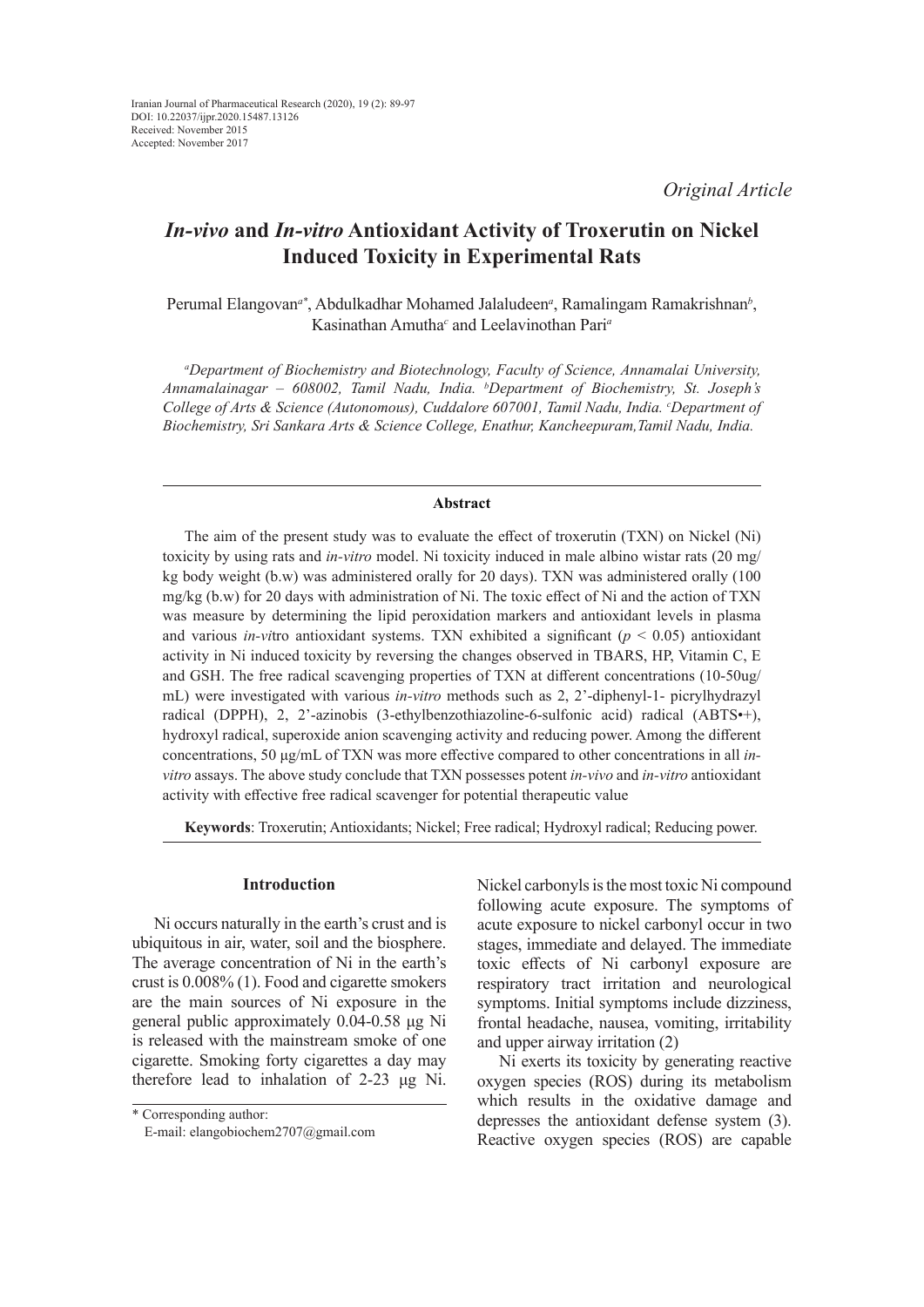of oxidizing cellular proteins, nucleic acids and lipids. Lipid peroxidation is a free-radical mediated propagation of oxidative insult to polyunsaturated fatty acids involving several types of free radicals, the most common reactive oxygen spices (ROS) include superoxide anion (O<sub>2</sub>.), hydroxyl radical (OH), hydrogen Peroxide  $(H_2O_2)$  proxy radical radicals (ROO). The nitrogen derived free radicals are nitric oxide (NO) and peroxynitriteanion (ONOO) (4). ROS have been implicated in over a hundreds of diseases states which range from arthritis and connective tissue disorders to carcinogenesis, aging, physical injury, infection and cardio vascular malfunction (5). An antioxidant is a molecule capable of slowing or preventing the oxidation of other molecules. In a biological system they may protect cells from damage caused by unstable molecules known as free radicals. Antioxidants terminate these chain reactions by removing free radical intermediates, and inhibit other oxidation reactions by oxidizing themselves. As a result, Antioxidants have been reported to prevent oxidative damage by free radical and ROS; any may prevent the occurrence of disease, cancer and aging. It can interfere with the oxidation process by reacting with free radicals, chelating, catalytic metals, and also by acting as oxygen scavengers (6). Most of the antioxidants commercially in use (e.g., butylated hydroxytoluene (BHT) and butyrate hydroxyanisole (BHA)) are synthetic and some of them have been suspected of causing or promoting negative health effects; therefore, some restrictions are placed on their applications and there is a trend to substitute them with naturally occurring antioxidants (7). So, attention has been drawn to the health promoting activity of plant foods and its active components.

Flavonoids are a group of polyphenolic compounds diverse in chemical structure and characteristics. They are widely distributed in foods of plant origin such as vegetables, fruits, tea and wine (8). The antioxidant properties of various plants have been reported by different studies (9). The phenolic compounds in plants are found to be effective antioxidants due to their redox properties; they act as reducing agents (free radical terminators), hydrogen donors, singlet oxygen quenchers and metal chelators (10).

Figure1.TXN, a trihydroxyethylated derivative of the natural bioflavonoidrutin, is present in tea, coffee, cereal grains and a variety of fruits and vegetables (11). Many reports have demonstrated that TXN possesses a variety of biological activities, such as anti-oxidative, antiinflammatory, anti-neoplastic, ntierythrocytic, anti-thrombotic, anti-fibrinolytic, and antic-radiation induced DNA damage (12).The objective of the present study was to investigate the antioxidant activity of the TXN using different *in-vivo* and *in-vitro* models.



**Figure 1.** Structure of Troxerutin.

### **Experimental**

#### *Chemicals*

TXN, Ni sulfate, reduced glutathione (GSH), 2,2'-dipyridyl, 2,4-dinitro phenylhydrazine (DNPH), 5,5'-dithiobis-2 nitrobenzoic acid (DTNB), 2,2'-diphenyl-1 picrylhydrazyl radical (DPPH), 2,2'-azinobis (3-ethylbenzothiazoline-6-sulfonic acid) radical (ABTS) and butyrate hydroxytoulene were obtained from Sigma Chemical Co. (St. Louis, MO, USA). All other chemicals were obtained from S.D. Fine chemicals Mumbai, India and were of analytical grade.

# *Animals*

Adult male albino rats of Wister strain (180 – 200 g) were used for the experiment. The animals were housed in polypropylene cages and maintained in 12-h light/12-h dark cycle, 50% humidity and  $25 \pm 2$  °C. The animals had free access to standard pellet diet (M/S. Pranav Agro Industries Ltd., Bangalore, India) and water *ad libitum.* This study was approved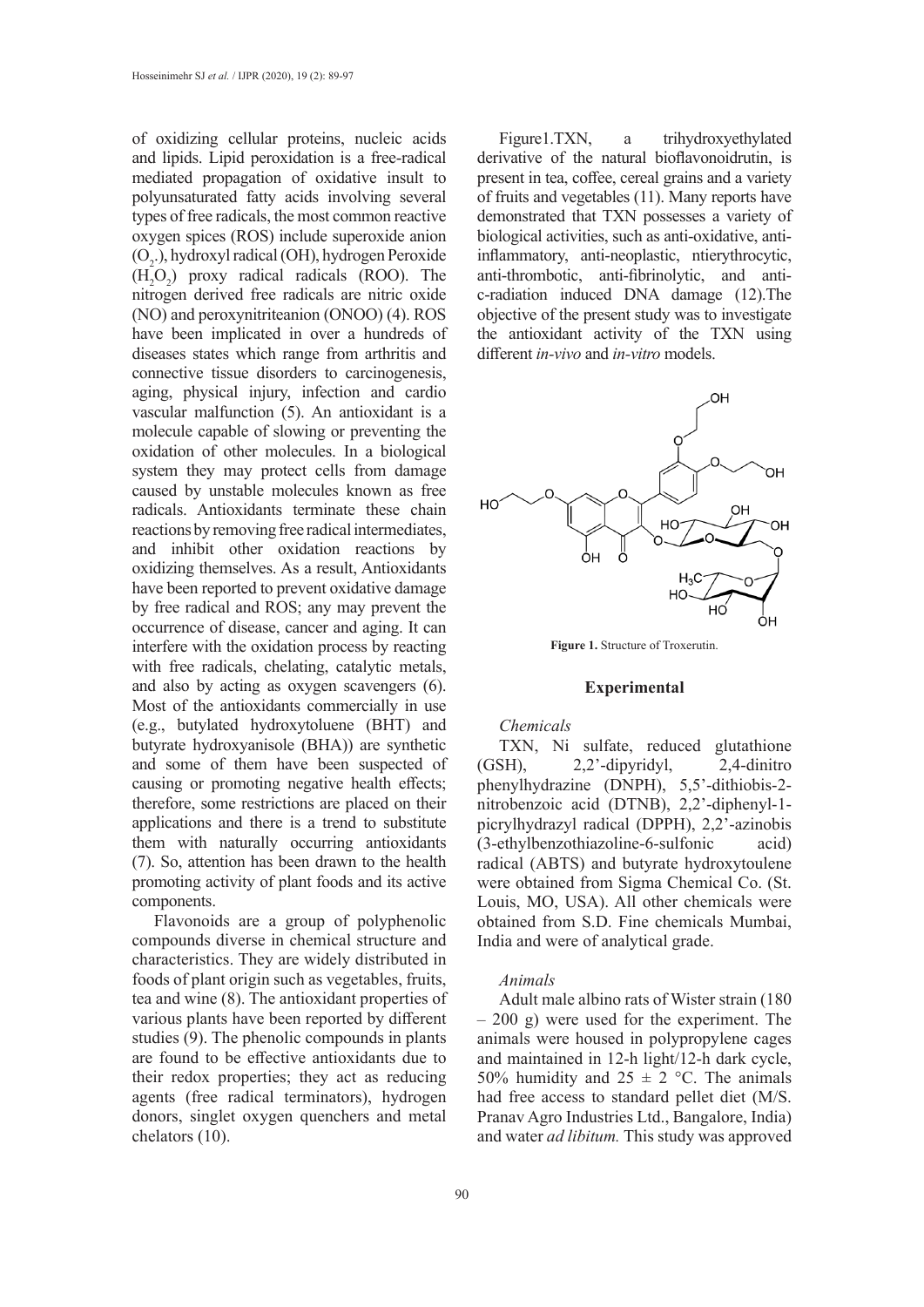(Vide.No.902, 2012) by Institutional Animal Ethics Committee of Annamalai University and the study conducted in accordance with the "Guide for the Care and Use of Laboratory Animals".

#### *Experimental design*

The animals were randomly divided into four groups of six rats in each group.

**Group 1:** Control rats treated with isotonic saline (i.p.) for 20 days.

**Group 2:** Normal rats received TXN (100 mg/kg b.w/day) (35, 36) dissolved in water using Intragastric tube for 20 days.

**Group3**: Rats received Ni as Ni sulfate (20mg/kg b.wi.p). in isotonic saline For 20 days.

**Group4**: Rats received Ni (20mg/kg b.w.i.p) with oral administration of TXN100 mg/kg body weight) for 20 days.

At the end of experimental period, animals in different groups were sacrificed by cervical decapitation under ketamine hydrochloride (30 mg/kg b.w) anesthesia. Blood was collected in a tube, heparinised for plasma. Plasma separated by centrifugation and used for various biochemical estimations.

### *Biochemical assays*

#### *Estimation of lipid peroxidation*

Lipid peroxidation byproducts of TBARS and HP in plasma (0.5 mL) were estimated colorimetrically using the methods of Fraga *et al,* Jiang *et al* (13, 14) respectively. In brief, 0.1 mL of plasma was treated with 2 mL of TBA-TCA- HCl reagent (0.37% TBA, 0.25M HCl and 15% TCA, 1:1:1 ratio), placed for 15 min in a water bath and then cooled and centrifuged at  $3500 \times g$  for 10 min at room temperature, the absorbance of clear supernatant was measured at 535 nm against a reference blank. Plasma (0.5 mL) was treated with 0.9ml of Fox reagent (88 mg of butylatedhydroxy toluene (BHT), 7.6mg of xylenol orange and 0.8mg of ammonium iron sulphate were added to 90mL of methanol and 10ml of 250 mM sulphuric acid and incubated at 37 °C for 30 min. Then the absorbance was read at 560nm.

*Determination of plasma non-enzymatic antioxidants*

Ascorbic acid (vitamin C) concentration

was measured by Omaye *et al* (15) to 0.5 mL of plasma, 1.5 mL of 6% TCA was added and centrifuged  $(3500 \times g, 20 \text{ min})$ . To 0.5 mL of supernatant, 0.5 mL of DNPH reagent (2% DNPH and 4% thiourea in 9N sulfuric acid) was added and incubated for 3 h at room temperature. After incubation, 2.5 mL of 85% sulfuric acid was added and color developed was read at 530 nm after 30 min. Vitamin E was estimated by the method of Desa (16). Vitamin E was extracted from plasma by addition of 1.6 mL ethanol and 2.0 mL petroleum ether to 0.5 mL plasma and centrifuged. The supernatant was separated and evaporated on air. To the residue, 0.2 mL of 0.2% 2,2-dipyridyl, 0.2 mL of 0.5% ferric chloride was added and kept in dark for 5 min. An intense red colored layer obtained on addition of 4 mL butanol was read at 520 nm. Reduced glutathione (GSH) was determined by the method of Ellman (17) Supernatant (1 mL) was treated with 0.5 mL of Ellman's reagent (19.8 mg of 5, 5-dithiobisnitro benzoic acid in 100 mL of 0.1% sodium citrate) and 3.0 mL of phosphate buffer (0.2 M, pH 8.0) was added and the absorbance was read at 412 nm in spectrophotometer.

#### *Estimation of tissue protein*

BSA (bovine serum albumin) was diluted serially to concentrations ranging from 5 to100 µg/ml. Each standard solution and sample were mixed with 10% TCA and immersed in boiling water for 15 min. After cooling at room temperature and centrifugation at  $3700 \times g$  for 20 min, the precipitate was resuspended by adding 5% TCA solution followed by centrifugation at  $3700 \times g$  for 20 min, and the supernatant was then removed. The precipitate was resuspended by addition of alkaline copper solution. The diluted phenol reagent was then added, and the precipitate solution was incubated for 30 min at 37 °C. For samples, an additional centrifugation step at  $2000 \times g$  for 5 min was included. The supernatant was then collected, and the absorbance was measured at 750 nm.

## *Free radical scavenging activity*

The ability to scavenging the free radical, DPPH was measured as a decrease in absorbance at 517 nm by the method of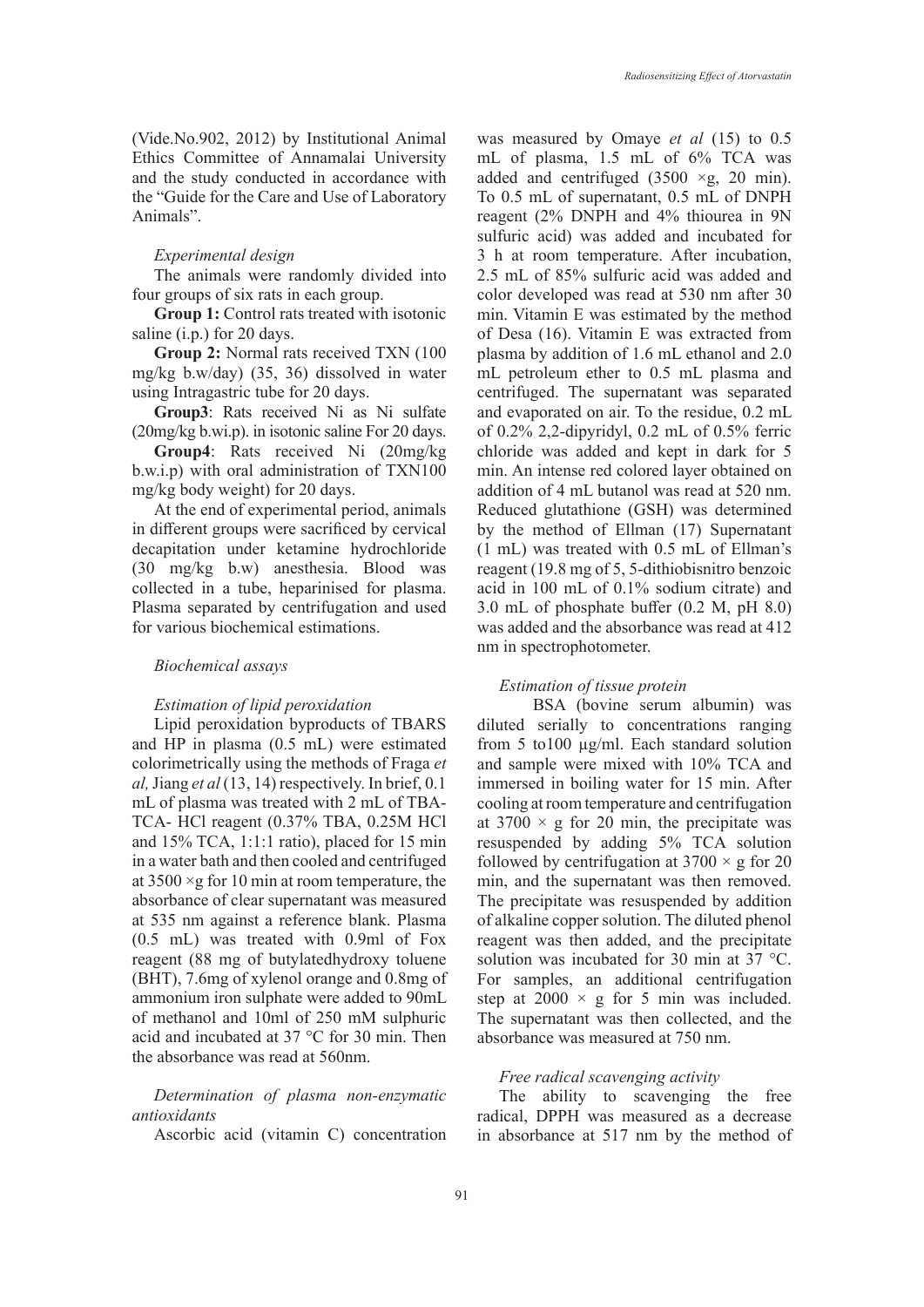Mensor *et al* (19). To a methanolic solution of DPPH (90.25 mmol), an equal volume of TXN (10-50 μg) dissolved in distilled water was added and made up to 1.0 mL with methanolic DPPH. An equal amount of methanol was added to the control. After 20 min, the absorbance was recorded at 517 nm in a UV-visible Spectrophotometer (Systronics).

#### *Total antioxidant activity assay*

Total antioxidant potential of TXN was determined by the ABTS assay, as described by Miller *et al*. (1996). The reaction mixture contained ABTS (0.002 M), TXN (10-50 μmol) and buffer in a total volume of 3.5 mL. The absorbance was measured at 734 nm in a UV- visible Spectrophotometer.

#### *Superoxide anion scavenging activity*

Superoxide anion scavenging activity of TXN was determined by the method of Nishmiki *et al* (20) with modification. 1 mL of NBT (100 μmol of NBT in 100 mM phosphate buffer, pH 7.4), 1mL of NADH solution (14.68 μmol of NADH in 100 mmol phosphate buffer, pH 7.4) and varying concentration of TXN (10-50 μg) were mixed well. The reaction was started by the addition of 100 μmol of PMS (60 μmol/100 mmol of phosphate buffer pH 7.4). The reaction mixture was incubated at 30 ºC for 15 min. The absorbance was measured at 560 nm in a spectrophotometer. Incubation without TXN was used as blank. Decreased absorbance of the reaction mixture indicated increased superoxide anion scavenging activity.

## *Hydroxyl radical scavenging assay*

The hydroxyl radical scavenging activity was determined by the method of Halliwell *et al* (21). The following reagents were added in the order stated below. The incubation mixture in a total volume of 1 mL contained 0.4 mL of 100 mmol of potassium dihydrogen phosphate-KOH buffer, varying volumes of TXN (10-50 μg/mL), 0.2 mL of 500 mmol of ferric chloride, 0.1 mL of 1 mmol of ascorbic acid,  $0.1$ mL of 10 mmol of  $H_2O_2$  and  $0.2$  mL of 2-deoxy ribose. The contents were mixed thoroughly and incubated at room temperature for 60 min. Then 1 mL of 1% TBA (1 gm in 100 mL of 0.05 N NaOH) and 1 mL of 28% TCA were added. All the tubes were kept in a

boiling water bath for 30 min. The absorbance was read in a spectrophotometer at 532 nm with reagent blank containing distilled water in a place of TXN. The percentage scavenging activity was determined. Decreased absorbance of the reaction mixture indicated increased hydroxyl radical scavenging activity.

# *Reducing power*

The reducing power was determined according to the method of Oyaizu (22). Different concentrations of TXN (10-50 μg/ mL) were prepared in methanol mixed with phosphate buffer (2.5 mL, 0.2 M, pH 6.6) and potassium ferricyanide  $[K3[Fe (CN)<sub>6</sub>]$ (2.5 mL, 1%). The mixture was incubated at 50 °C for 20 min and 2.5 mL of TCA (10%) was added to the mixture, which was then centrifuged at 3000 rpm for 10 min. The upper layer of the solution (2.5 mL) was mixed with distilled water (2.5 mL) and  $\text{FeCl}_3$  (0.5 mL, 0.1%). The absorbance was measured at 700 nm. Increased absorbance of the reaction mixture indicated increased reducing power. Ascorbic acid was used as a standard.

#### *Statistical Analysis*

The data for various biochemical parameters were analyzed using analysis of variance (ANOVA) and the group means were compared by Duncan's Multiple Range Test (DMRT). Values were considered statistically significant when  $p \leq 0.05$ .

#### **Results**

## *Effect of plasma lipid per oxidation*

Table.1shows the changes in vitamin C, vitamin E and GSH in plasma of normal and control rats. Vitamin C, vitamin E and GSH levels were significantly lower in Ni intoxicated rats than in control rats. In contrast Ni intoxicated rats treated with TXN led to significant increase in the plasma antioxidant levels of vitamin C, vitamin E and GSH.

Values are expressed in mean  $\pm$  SD for n = 6 rats in each group. The levels of vitamin C, vitamin E and GSH in plasma are expressed as mg/dL. a-cIn each row, means with different superscript letter differ significantly at  $p < 0.05$ (DMRT).

Table.2 shows the levels of TBARS, and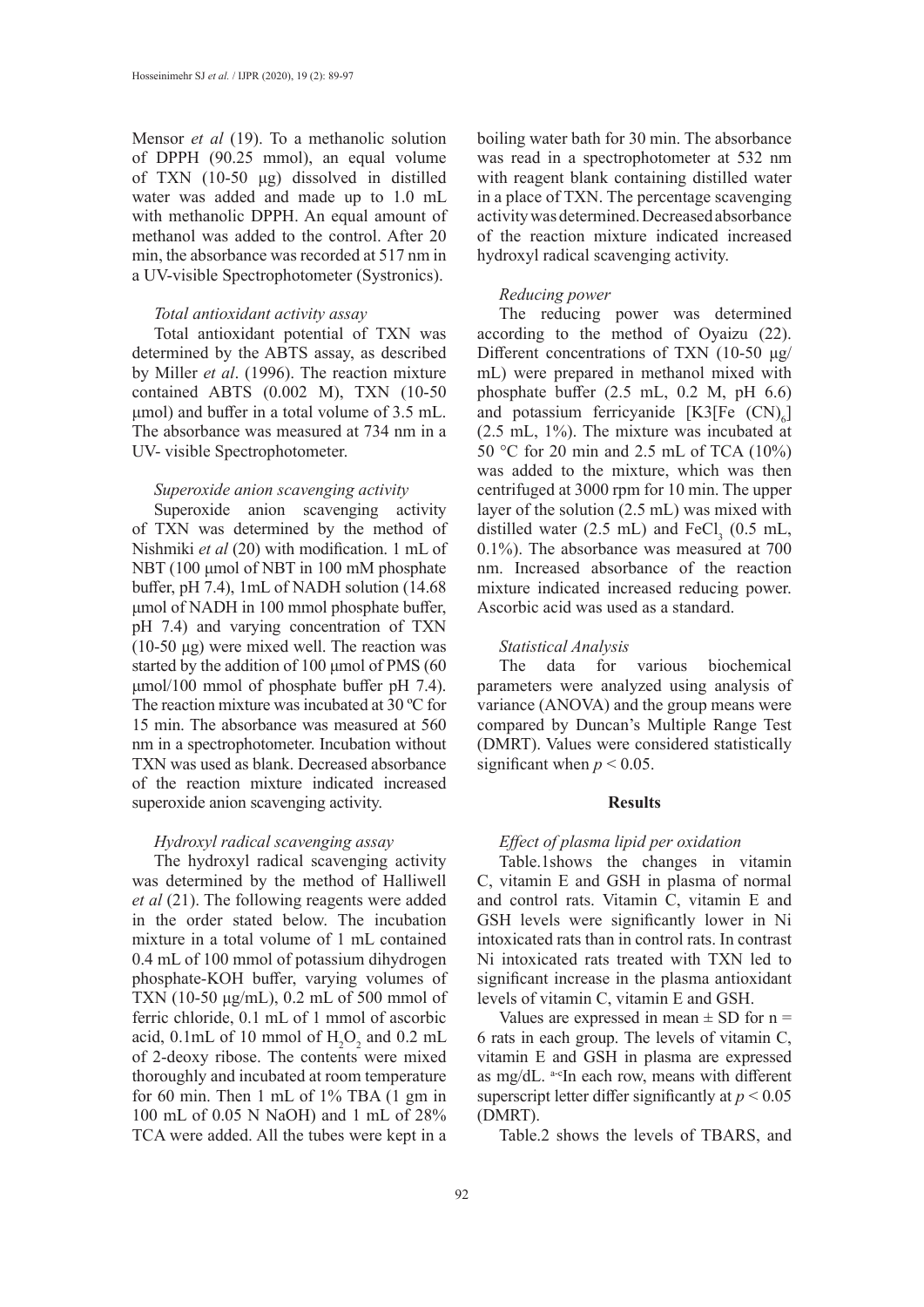| <b>Parameters</b> | Control                      | <b>Normal</b><br>$+$<br><b>Troxerutin</b><br>$(100 \text{ mg/kgb.w})$ | <b>Normal</b><br>$^{+}$<br><b>Nickel</b><br>$(20 \text{ mg/kgb.w})$ | <b>Nickel</b><br>$(20 \text{ mg/kgb.w})$<br>$^{+}$<br><b>Troxerutin</b><br>$(100 \text{ mg/kgb.w})$ |
|-------------------|------------------------------|-----------------------------------------------------------------------|---------------------------------------------------------------------|-----------------------------------------------------------------------------------------------------|
| Vitamin C         |                              |                                                                       |                                                                     |                                                                                                     |
| Plasma            | $2.88 \pm 0.26$ <sup>a</sup> | $2.94 \pm 0.27$ <sup>a</sup>                                          | $1.97 \pm 0.16^{\mathrm{b}}$                                        | $2.48 \pm 0.22$ <sup>c</sup>                                                                        |
| Vitamin E         |                              |                                                                       |                                                                     |                                                                                                     |
| Plasma            | $2.35 \pm 0.21$ <sup>a</sup> | $2.38 \pm 0.24$ <sup>a</sup>                                          | $1.65 \pm 0.14^b$                                                   | $1.98 \pm 0.17$ °                                                                                   |
| GSH               |                              |                                                                       |                                                                     |                                                                                                     |
| Plasma            | $18.77 \pm 1.63^{\circ}$     | $19.25 \pm 1.72$ <sup>a</sup>                                         | $13.91 \pm 1.06^b$                                                  | $16.15 \pm 1.44$ °                                                                                  |

**Table 1.** Changes in the activities of vitamin- C, vitamin- E and reduced glutathione (GSH) in plasma of control and experimental rats.

HP in plasma of control and experimental rats. Toxicity rats had elevated levels of TBARS, and HP in the plasma, when compared with normal and control rats. Rats treated with TXN significantly decreased the lipid per oxidation markers in toxicity in rats.

**Table 2.** Changes in the levels of TBARS and LHP in the plasma of normal control and experimental rats.

| <b>Parameters</b>    | Control                  | <b>Normal</b><br>$^{+}$<br><b>Troxerutin</b><br>$(100 \text{ mg/kgb.w})$ | <b>Normal</b><br>$^{+}$<br><b>Nickel</b><br>$(20 \text{ mg/kgb.w})$ | <b>Nickel</b><br>$(20 \text{ mg/kgb.w})$<br><b>Troxerutin</b><br>$(100 \text{ mg/kgb.w})$ |
|----------------------|--------------------------|--------------------------------------------------------------------------|---------------------------------------------------------------------|-------------------------------------------------------------------------------------------|
| <b>TBARS</b>         |                          |                                                                          |                                                                     |                                                                                           |
| Plasma               | $0.14 \pm 0.01^{\circ}$  | $0.13 \pm 0.01^{\circ}$                                                  | $0.22 \pm 0.01^{\rm b}$                                             | $0.17 \pm 0.01$ °                                                                         |
| Lipid hydroperoxides |                          |                                                                          |                                                                     |                                                                                           |
| Plasma               | $11.75 \pm 1.12^{\circ}$ | $11.30 \pm 1.09^{\circ}$                                                 | $19.24 \pm 1.82^b$                                                  | $15.21 \pm 1.42$ <sup>c</sup>                                                             |

Values are expressed in mean  $\pm$  SD for  $n = 6$ rats in each group. The levels of TBARS in plasma is expressed as moles/dL and hydroperoxides in plasma is expressed mmoles/dL. a-cIn each row, means with different superscript letter differ significantly at *p* < 0.05 (DMRT).

#### *In-vitro antioxidant activity*

Several concentrations ranging from 10-50 μg/mL of the TXN was tested for the antioxidant activity in different *in-vitro* models. It was observed that free radicals were scavenged by the test compounds in a concentration dependent manner in all the models.

Table.3 shows the free radical scavenging action of TXN on *in-vitro* study. TXN scavenges DPPH radical in a dose dependent manner (10-50 μg/mL). The DPPH radical scavenging activity was detected and compared with ascorbic acid. However, the highest percentage (37.9 %) scavenging activity of TXN was observed at 50 μg.

**Table 3.** DPPH-free radical scavenging action of TXN on *in-vitro* assay.

| <b>DPPH</b> Concentration $(\mu \varrho / mL)$ | Ascorbic acid $(\% )$ | Troxerutin $(TXN)(\%)$ |
|------------------------------------------------|-----------------------|------------------------|
| 10                                             | 9.54                  | 7.5                    |
| 20                                             | 19.72                 | 17.8                   |
| 30                                             | 28.76                 | 24.7                   |
| 40                                             | 38.9                  | 33.4                   |
| 50                                             | 51.7                  | 37.9                   |

Values are expressed in mean  $\pm$  SD of triplicate.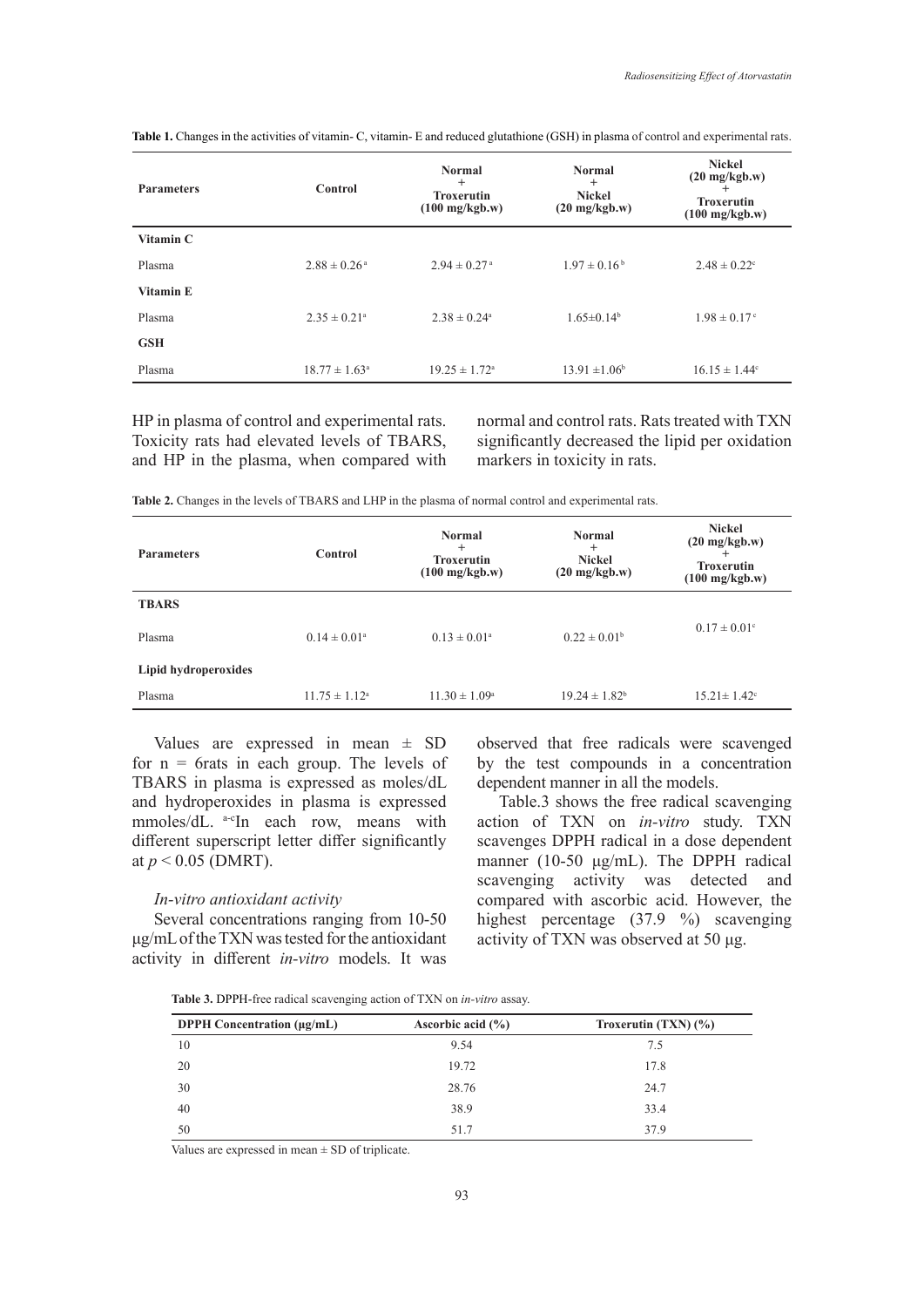Inhibition of the ABTS radical in dosedependent (10-50 μg/mL) was showed in table 4. The percentage scavenging activity of TXN increases with increase in concentration.

However, the highest percentage (31.7%) scavenging activity was observed at 50 μg and compared with butyratehydroxytoulene.

| Table 4. ABTS- total antioxidant scavenging assay. |  |  |
|----------------------------------------------------|--|--|
|----------------------------------------------------|--|--|

| <b>ABTS</b> Concentration (µg/mL) | Ascorbic acid $(\% )$ | Troxerutin $(\% )$ |
|-----------------------------------|-----------------------|--------------------|
| 10                                | 7.99                  | 6.4                |
| 20                                | 15.42                 | 13.2               |
| 30                                | 23.92                 | 19.9               |
| 40                                | 29.36                 | 25.8               |
| 50                                | 36.92                 | 31.7               |

Values are expressed in mean  $\pm$  SD of triplicate.

Table.5 shows the scavenging effects of TXN on superoxide radical. TXN scavenges the above mentioned radicals *in-vitro* in a dosedependent manner. The percentage scavenging

activity of TXN increases with increasing concentration. The highest percentage (32.8%) of scavenging activity was observed at 50 μg/ mL and compared with ascorbic acid.

**Table 5.** Superoxide radical scavenging assay.

| Superoxide radical Concentration $(\mu g/mL)$ | Ascorbic acid $(\% )$ | Troxerutin $(\% )$ |
|-----------------------------------------------|-----------------------|--------------------|
| 10                                            | 8.76                  | 6.15               |
| 20                                            | 15.4                  | 12.4               |
| 30                                            | 26.4                  | 19.6               |
| 40                                            | 33.6                  | 25.4               |
| 50                                            | 41.5                  | 32.8               |
|                                               |                       |                    |

Values are expressed in mean ± SD of triplicate.

Table.6 shows the scavenging effects of TXN on hydroxyl radical. TXN scavenges the abovementioned radicals *in-vitro* in a dosedependent manner. The percentage scavenging

activity of TXN increases with increasing concentration. The highest percentage (45.7%) scavenging activity was observed at 50 μg/mL and compared with ascorbic acid.

|  |  | Table 6. Hydroxyl radical scavenging assay. |  |
|--|--|---------------------------------------------|--|
|  |  |                                             |  |

| Hydroxyl radical Concentration $(\mu g/mL)$ | Ascorbic acid $(\% )$ | Troxerutin $(\% )$ |
|---------------------------------------------|-----------------------|--------------------|
| 10                                          | 11.27                 | 8.68               |
| 20                                          | 23.15                 | 17.21              |
| 30                                          | 32.8                  | 26.4               |
| 40                                          | 44.12                 | 34.5               |
| 50                                          | 55.67                 | 45.7               |

Values are expressed in mean  $\pm$  SD of triplicate.

Table.7 shows the reducing power of TXN. The bars represent TXN and a positive control ascorbic acid. The reducing power of TXN and the reference compound, ascorbic acid were studied. Increased absorbance with the increased. Concentrations of the reaction mixture indicated the increased reducing power.

However, the highest (0.034) scavenging activity was observed at 50 μg/mL.

# **Discussion**

The production of ROS is involved in the molecular mechanism of Ni toxicity and carcinogenicity (23). The role of free radicals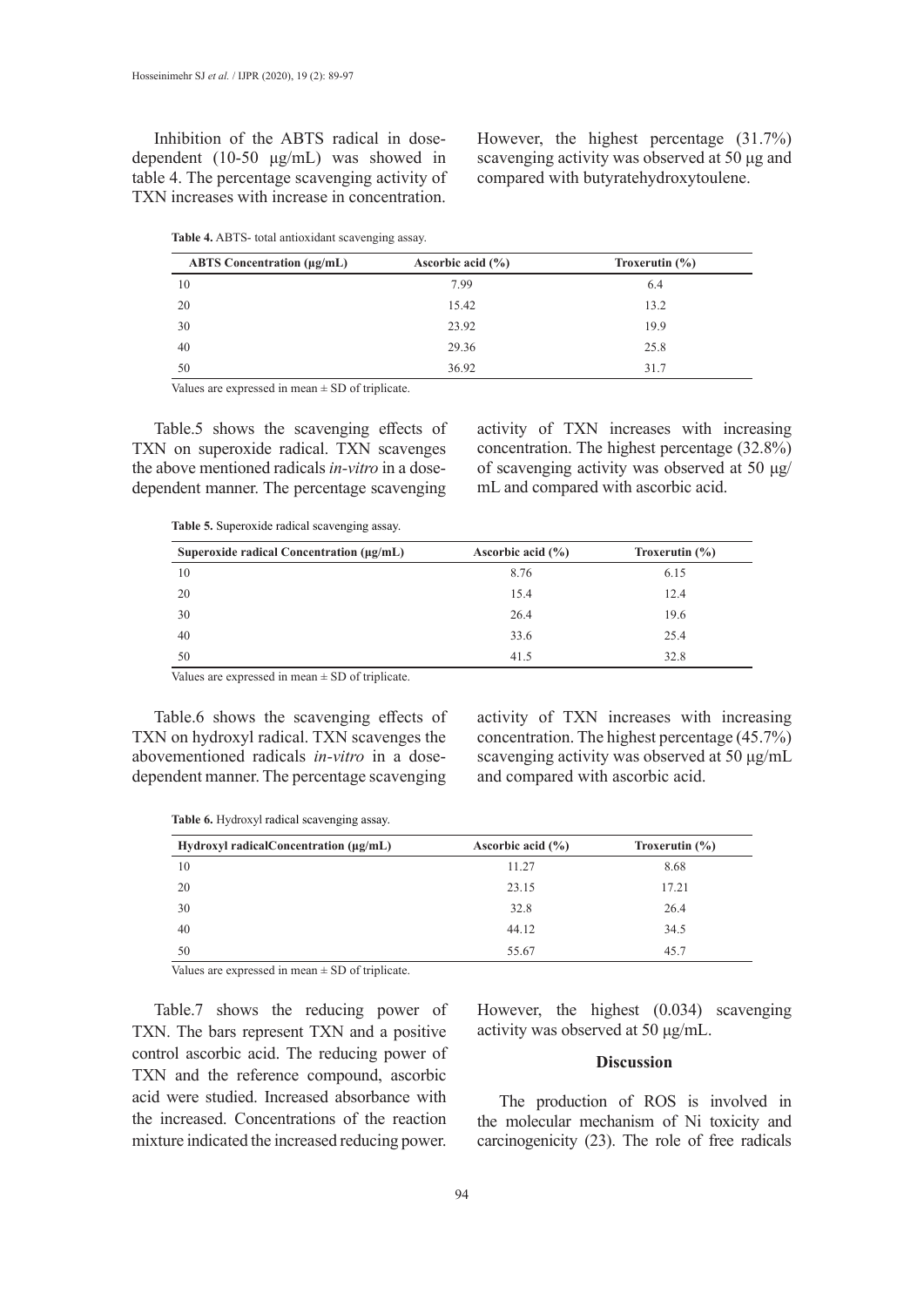|                                           | Ascorbic acid        | <b>Troxerutin</b> |  |
|-------------------------------------------|----------------------|-------------------|--|
| Reducing power Concentration $(\mu g/mL)$ | Absorbance at 700 nm |                   |  |
| 10                                        | 0.01                 | 0.007             |  |
| 20                                        | 0.018                | 0.013             |  |
| 30                                        | 0.028                | 0.023             |  |
| 40                                        | 0.039                | 0.027             |  |
| 50                                        | 0.052                | 0.034             |  |

**Table 7.** Reducing power.

Values are expressed in mean  $\pm$  SD of triplicate.

and active oxygen in the pathogenesis of certain human diseases, including cancer, aging, and arteriosclerosis, is becoming increasingly recognized Georgakilas *et al* (24). In our present study, increase in the levels of TBARS and lipid hydro peroxides shows the involvement of enhanced lipid peroxidation, which may be due to increased free radical generation associated with decreased cellular levels of antioxidants in Ni induced toxicity. Treatment with TXN protects the cells through inhibition of lipid per oxidation as evidenced from the decreased levels of plasma TBARS and lipid hydroperoxides with the increased cellular levels of antioxidants. It clearly demonstrates the ability of TXN to directly interact with ROS that may initiate lipid per oxidation Ni toxic condition. It is well established that TXN act as a chain breaking antioxidant, it effectively quenches the free radicals thereby terminating the chain reaction of lipid per oxidation and minimizing its deleterious effects (25) May be due to the presence of hydroxyl group present in TXN.

Vitamin C is a primary antioxidant, watersoluble vitamin that can directly scavenge singlet oxygen, superoxide and hydroxyl radicals. Numerous reports have shown the positive effect of vitamin C as an antioxidant and scavenge of free radicals vitamin E is a well known physiological antioxidant and membrane stabilizer. It interrupts the chain reaction of LPO by reacting with lipid peroxy radicals, thus protecting the cell structures against damage (26). The decreased level of vitamin E observed in the toxic rats is compatible with the hypothesis that plasma vitamin E plays a protective role against increased per oxidation in toxicity.

GSH acts as a multifunctional intracellular non-enzymatic antioxidant and protects cells against several toxic oxygen-derived chemical species. It is considered to be an important scavenger of free radicals and a cofactor of several detoxifying enzymes against oxidative stress, e.g., glutathione peroxidase, glutathione-S-transferase (27). GSH is able to regenerate the most important antioxidants, vitamins C and E, back to their active forms (28). A constant supply of reduced GSH is necessary to repair the effects of spontaneous oxidation of sulfhydryl groups, which result in cell membrane damage (29). Several papers have reported that decreased levels of GSH after exposure to Ni. Treatment with TXN brought vitamin C, vitamin E and reduced glutathione to near normal levels which could be as a result of decreased membrane damage as evidenced by the antioxidant nature (23). Antioxidants exert their mode of action by suppressing the formation of reactive oxygen species by chelating trace elements. DPPH is widely used to evaluate the free radical scavenging effect of natural antioxidant. DPPH is a free radical generator at room temperature, which produces a violet solution in ethanol. DPPH shows a strong absorption at 517 nm. The assay is based on the measurement of the scavenging ability of antioxidants towards the radical DPPH. These radicals react with suitable reducing agents, the electrons become paired off and the solution loses color depending on the number of electrons taken up (30).

 Radical scavenging activity increased with increasing percentage of the free radical inhibition. Results indicated definite scavenging activity of the TXN towards DPPH radicals in comparison with ascorbic acid. The highest percentage scavenging effect of TXN on DPPH• at the concentration of 50 μg was 37.9%.

The ABTS assay is based on the inhibition of the absorbance of the radical cation ABTS+ which has a characteristic long wavelength absorption spectrum (31). The ABTS chemistry involves direct generation of ABTS+ radical mono cation with no involvement of any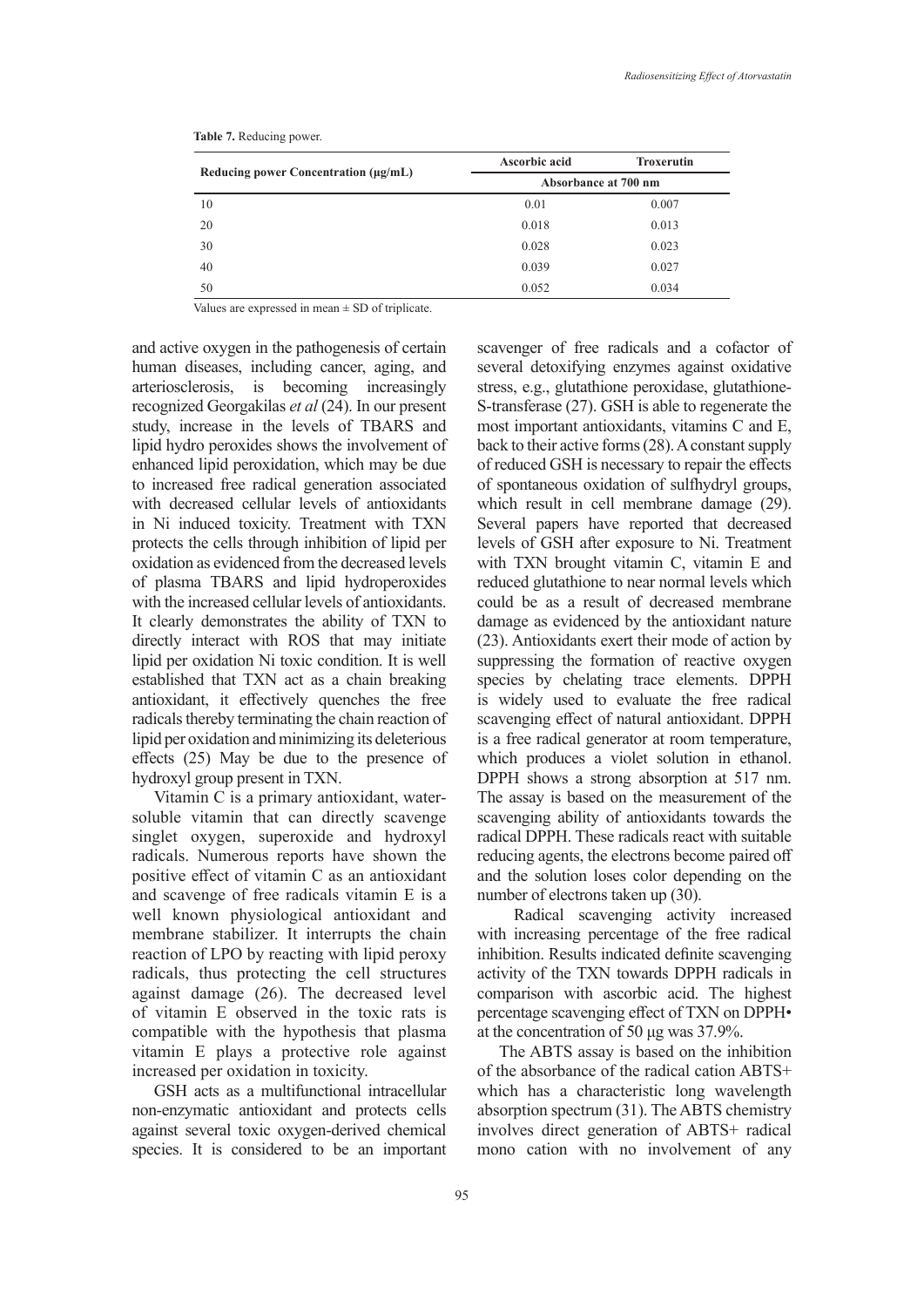intermediary radical. It is an excellent tool for determining the antioxidant activity of hydrogen donating antioxidants and of chain breaking antioxidants. The total antioxidant activity was measured using the ABTS assay. In our study, inhibition of the ABTS<sup>+</sup> radical shows dose-dependent manner. The highest percentage scavenging effect of TXN on ABTS<sup>+</sup> at the concentration of 50 μg was 31.7%.

Superoxide dismutase is an antioxidant enzyme that neutralizes the free radicals in the cell; it dismutates superoxide anion  $(O_2)$ into  $H_2O_2$  and protects the cells from damage by cleaning up  $O_2$ . The level of SOD activity represents the intracellular anti oxidation ability. Superoxide anion radical is one of the strongest reactive oxygen species among the free radicals that are generated. In the present study, superoxide radical reduces NBT to a blue colored formazan that is measured at 560 nm with antioxidants thus indicates the consumption of superoxide anions in the reaction mixture. In our study we have used different concentration of TXN (10-50 μg). The highest percentage scavenging effect of TXN on superoxide at the concentration of 50 μg was 32.8%.

 Hydroxyl radical scavenging activity was quantified by measuring the inhibition of the degradation of deoxyribose by the free radicals generated by the Fenton reaction. The oxygen derived hydroxyl radicals along with the added transition metal ion  $(Fe^{2+})$  causes the degradation of deoxyribose into malondialdehyde produces a pink chromogen with thiobarbituric acid. The scavenging activity of TXN was showed dose-dependent (10-50 μg) manner. However, the highest percentage scavenging activity was observed at 50 μg and the percentage was 45.7%. The antioxidant activity has been reported to have a direct, positive correlation with the reducing power (32).The reducing properties are generally associated with the presence of reductone, which have been shown to exert antioxidant action by breaking the free radical chain by donating a hydrogen atom (33). Reductones are also reported to react with certain precursors of peroxide, thus preventing peroxide formation (34). The reducing capacity of a compound may serve as a significant indicator of its potential antioxidant activity. Our data on the reducing power of the tested compound suggest that it is likely to contribute

significantly towards the observed antioxidant effect. The reducing power of TXN increases with increasing amount of TXN was 0.034 at a dose of 50 μg showing that TXN can act as electron donors and can react with free radicals to convert them to more stable products and thereby terminate radical chain reactions.

According to data obtained, TXN significantly reduced lipid per oxidation (TBARS and LOOH) in plasma and increases the non-enzymatic antioxidant levels (vitamin C, E and GSH) mainly due to the antioxidant properties of TXN. This study has shown that the TXN at a dose of 50 μg exhibits highest free radical scavenging and antioxidant effects which has been proved by the methods of DPPH•, total antioxidant activity, superoxide anion scavenging activity, hydroxyl radical scavenging activity and reducing power during *in-vivo* and *in-vitro* model.

#### **References**

- (1) Muñoz A and Costa M. Elucidating the mechanisms of Ni compound uptake: A review of particulate and nano-Ni endocytosis and toxicity. *Toxicol. Appl. Pharmacol.*  (2012) 260: 1–16.
- (2) Cameron KS, Buchner V and Tchounwou PB. Exploring the molecular mechanisms of Ni—induced genotoxicity and carcinogenicity: a literature review. *Rev. Environ. Health* (2011) 26: 81–92.
- (3) Sun Y, Ou Y, Cheng M, Ruan Y and van der Hoorn FA. Binding of Ni to testicular Glutamate-ammonia ligase inhibits its enzymatic activity. *Mol. Reprod. Dev.* (2011) 78: 104–15.
- (4) Matos C, Moutinho C, Balcão V, Almeida C, Ribeiro M, Marques AF and Guerra A. Total antioxidant activity and trace elements in human milk: the first 4 months of breast-feeding. *Eur. Food Res. Technol*. (2009) 2: 201–8.
- (5) Meguid NA, Dardir AA, Abdel-Raouf ER and Hashish A. Evaluation of oxidative stress in autism defective antioxidant Autism Research and Treatment enzymes and increased lipid peroxidation. *Biol. Trace. Elem. Res.* (2011) 143: 58–65.
- (6) Kilic E and Yazar S. leaf extract on acute butylatedydroxyltoluene induced oxidative stress in Wistar rats. *J. Med. Plant Res.* (2011) AND 30: 6636–43.
- (7) Gordon M. Fats and Fatty Foods. Food Industries Manual. Springer (1993) 288-327.
- (8) [Yao LH](https://www.ncbi.nlm.nih.gov/pubmed/?term=Yao%20LH%5BAuthor%5D&cauthor=true&cauthor_uid=15678717), [Jiang YM](https://www.ncbi.nlm.nih.gov/pubmed/?term=Jiang%20YM%5BAuthor%5D&cauthor=true&cauthor_uid=15678717), [Shi J](https://www.ncbi.nlm.nih.gov/pubmed/?term=Shi%20J%5BAuthor%5D&cauthor=true&cauthor_uid=15678717), [Tomás-Barberán FA](https://www.ncbi.nlm.nih.gov/pubmed/?term=Tom%C3%A1s-Barber%C3%A1n%20FA%5BAuthor%5D&cauthor=true&cauthor_uid=15678717), [Datta](https://www.ncbi.nlm.nih.gov/pubmed/?term=Datta%20N%5BAuthor%5D&cauthor=true&cauthor_uid=15678717) [N](https://www.ncbi.nlm.nih.gov/pubmed/?term=Datta%20N%5BAuthor%5D&cauthor=true&cauthor_uid=15678717), [Singanusong R](https://www.ncbi.nlm.nih.gov/pubmed/?term=Singanusong%20R%5BAuthor%5D&cauthor=true&cauthor_uid=15678717), [Chen SS.](https://www.ncbi.nlm.nih.gov/pubmed/?term=Chen%20SS%5BAuthor%5D&cauthor=true&cauthor_uid=15678717) Flavonoids in food and their health benefits. *[Plant Foods Hum. Nutr.](https://www.ncbi.nlm.nih.gov/pubmed/?term=Plant+Foods+for+Human+Nutrition+%282004%29+59%3A+113-22.)* (2004) 59: 113-22.
- (9) Bhalodia NR, Nariya PB, Acharya RN and Shukla VJ.